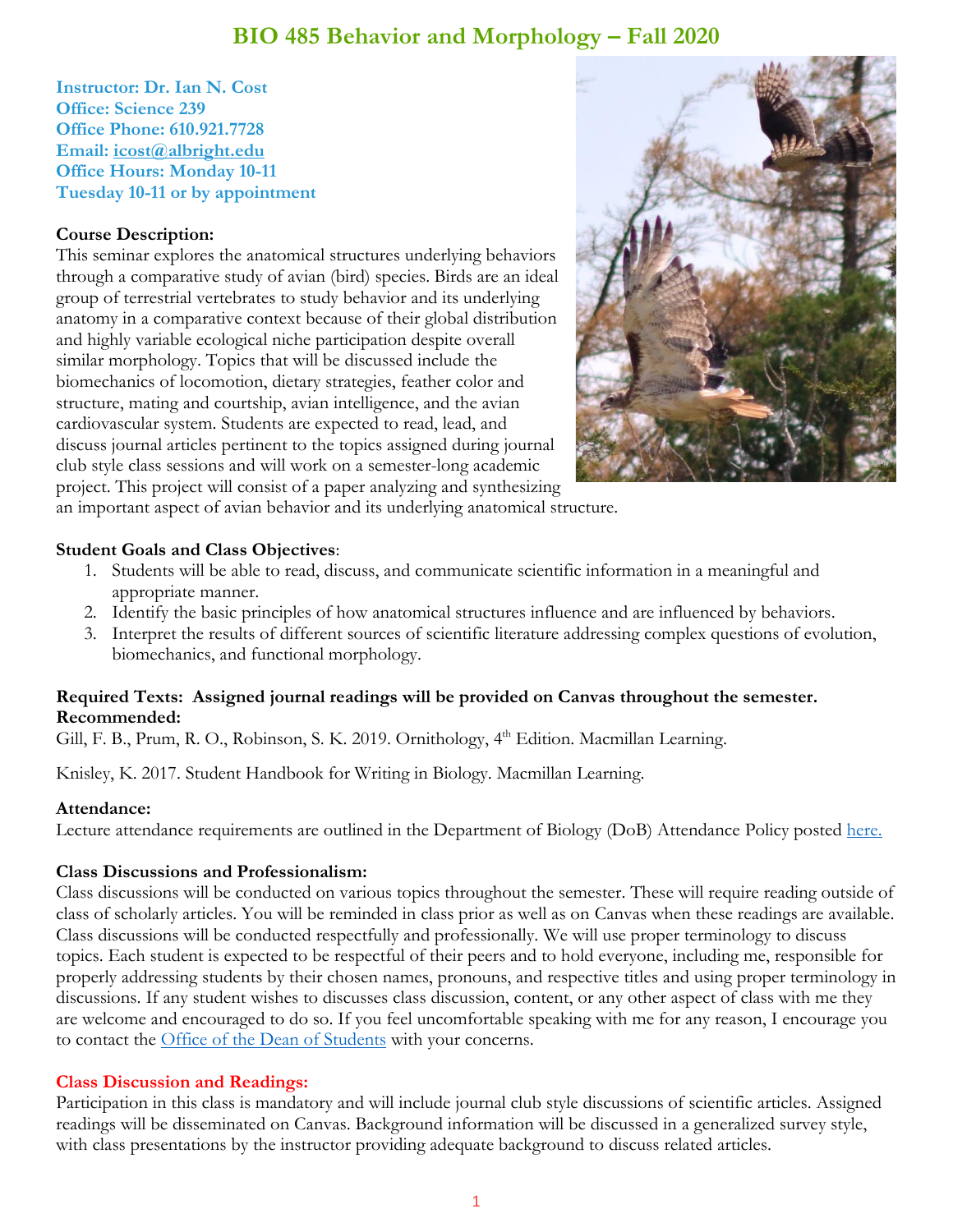## **BIO 485 Behavior and Morphology – Fall 2020**

#### **Quizzes:**

Quizzes assessing student knowledge of the material covered in each unit of study will be taken each Monday prior to the start of class. These quizzes will be worth 10 points each, for a total of 80 points. This includes a pre-quiz the first week of class (details will be communicated prior to the first week of class) and the peer review exercise.

#### **Presentations:**

Students will be assigned to lead discussions throughout the semester. Early class meetings will provide a background in ornithology and will be led by the instructor. During the week prior to the first journal club, students will sign up for topics to present. The student will be responsible for paper selection for the second discussion they lead and will meet with the instructor to go over papers they wish to present. The student will be responsible for teaching a short lecture (approximately half the class period) on the subject of their choosing and assigned readings to discuss in that context. Students will work with the instructor to assign appropriate readings to the class. The student directed presentation is worth 100 points. Professionalism, content, knowledge, and the lesson's clarity will be considered when assigning points.

#### **Observation Papers:**

All students are expected to write a paper for this class. In this abbreviated semester, this paper will be a short, but intensive study of behavior and anatomy. Students will choose a topic concerning birds wherein they discuss the anatomy and related behavior(s) in appropriate detail. Primary source literature will be used for this assignment to discuss and explain observations made during week 1. Topics for the paper and an initial annotated bibliography are due during week 2. A first draft (**NOT** rough) will be due during the 3<sup>rd</sup> week of class. During the 4<sup>th</sup> week of class we will discuss peer review and scholarly articles. On the Monday of the 5<sup>th</sup> week students will submit a second draft, which will be peer reviewed. Students will have 2 weeks to review their assigned paper and attach constructive comments at which point they will be submitted to the instructor, returned to the author, and a final copy will be due the date of the final exam. Drafts are worth 60 points total (20 points each), peer review is worth 25 points, the topic is worth 5 points, and the initial bibliography is worth 10 points.

#### **4 th Hour of Quality:**

All students will be required to do work outside of the normal scope of class to fulfill 4<sup>th</sup> Hour obligations. In this course this will take the form of maintaining a journal documenting avian behaviors. Students will be expected to keep a hard copy that they can take out onto campus, on a walk to the grocery store, a hike, etc. A total of 7 entries (5 pts. each) will be created analyzing behaviors students observe, including potential meanings/targets of behaviors (territorialism, mate selection, etc.), duration of behavior, and observable interactions with other animals resulting from or instigating the observed behavior. A further 5 pts. per entry will be given for a video entry version of the field journal. The method of delivery will be discussed in class. This assignment will be worth 70 total points for all entries. Entry specifics will be discussed during the first meeting of class.

#### **Final Presentation/Test:**

The final exam period will be used to present short summaries of each student's research paper in a miniature research conference. Student presentations will last approximately 5 minutes and may include short PowerPoint presentations. Students may ask questions of the presenter, time permitting. This presentation is worth 150 points.

#### **Grading:**

The point breakdown for the course will be as follows: Quizzes - worth 80 points 1<sup>st</sup> Presentation: Observation Paper:  $\blacksquare$  worth 100 points 4<sup>th</sup> Hour Journal Final Presentation/Test:  $-$  worth 150 points

- worth 100 points - worth 70 points **Total** 500 points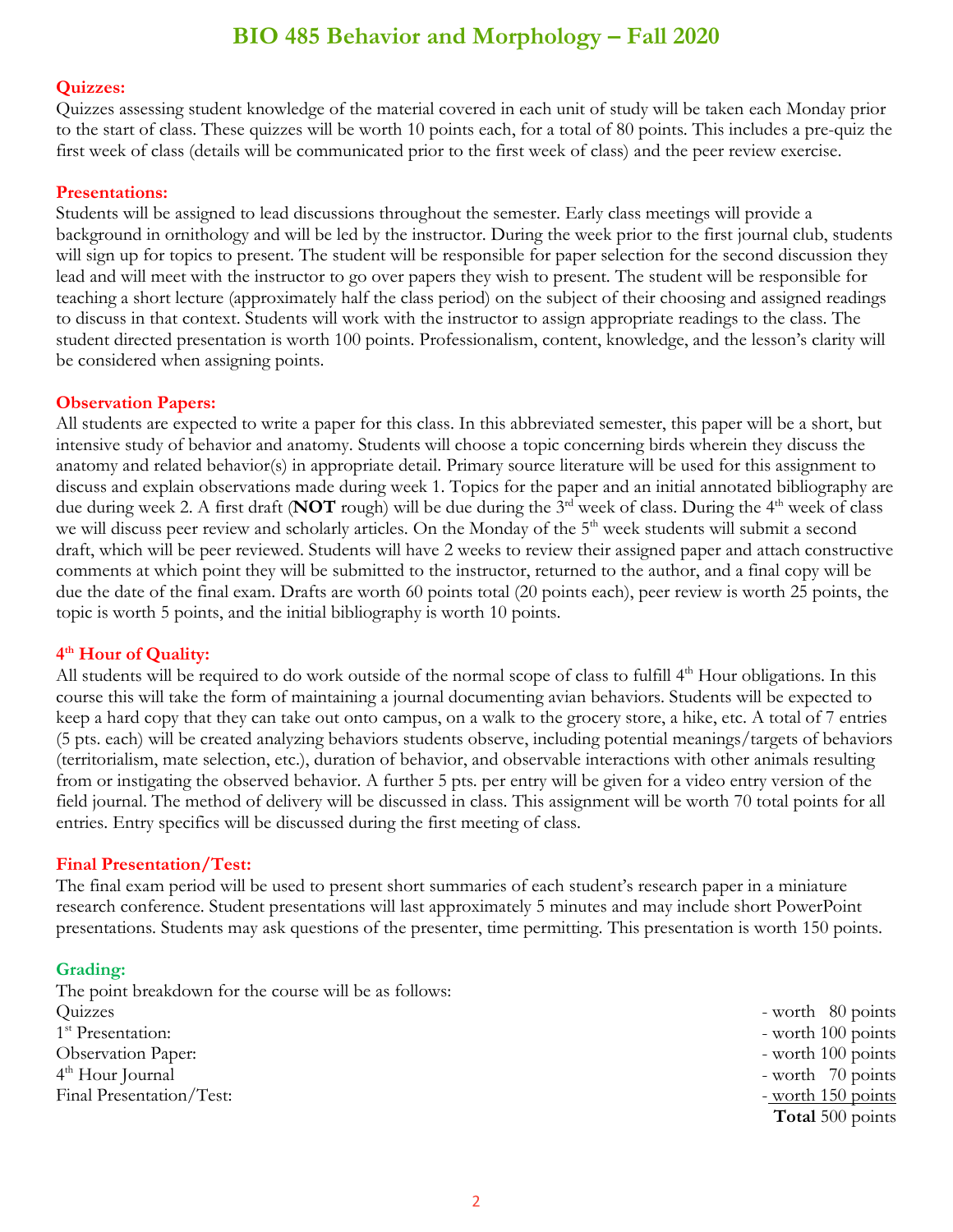## **BIO 485 Behavior and Morphology – Fall 2020**

#### **Academic Support Services:**

Academic support resources are available to students at no charge through the Academic Learning Center, the Writing Center and Disability Services. The Academic Learning Center offers course-specific tutoring, academic skills workshops, hands on learning strategies instruction, and academic counseling to supplement faculty advisement. The Writing Center offers tutoring to assist with writing and reading support for any class. The Student Accessibility and Advocacy office is the source for impairment-related accommodations consistent with the ADA and its amendments. Students who receive accommodations from the SAA office should meet with course instructors privately and in a timely manner to discuss the Academic Accommodation Letter (AAL) provided by that office. **Please note that IEPs and 504 plans do not apply to college level courses.** All three offices are in the administration building. For help or further information, contact the ALC at [academiclearningcenter@albright.edu](mailto:academiclearningcenter@albright.edu) or 610-921-7662; the WC at [writingcenter@albright.edu](mailto:writingcenter@albright.edu) or 610-921-7540; and the Student Accessibility and Advocacy office at  $SAA@albright.edu$  or 610-929-6639.

#### **Academic Integrity**

The College policy on dishonesty as stated in the section "Academic Dishonesty Policy" in the current Albright College Catalog applies to all aspects of this course, including exams and papers. Academic dishonesty is taking credit for another person's work and attempting to pass it off as your own. It includes: 1) copying from another student during exams and quizzes; 2) allowing someone to copy from you or providing someone with a copy of your work that results in plagiarism; 3) Presenting someone else's ideas as your own without express permission and crediting them; 4) Plagiarizing (copying) material from books, articles, and electronic sources for direct use in your work; 5) using cheat sheets, notes, cell phones, etc. to gain outside information during a test or quiz. A student charged with academic dishonesty will be given written or oral notice of the charge, will receive an F on the assignment in question, and the case will be referred to the Provost. At the Instructors' discretion, the student may receive an F for the course. Repeat offenses, in one class or different classes can lead to more severe penalties (e.g. academic dismissal). Please familiarize yourself with this policy.

# **Class Schedule Follows on Next Page**